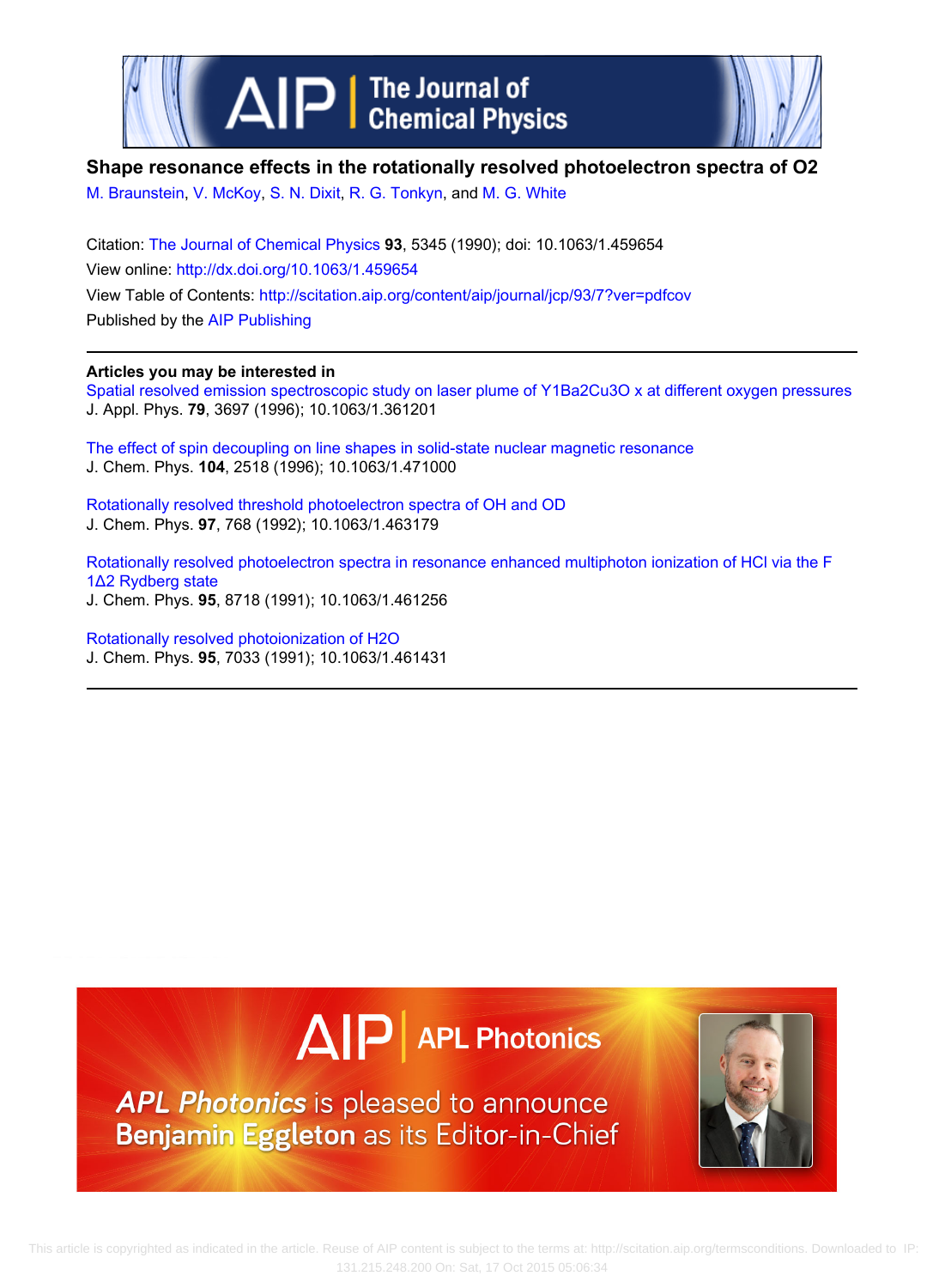The Letters to the Editor section is divided into four categories entitled Communications, Notes, Comments, and Errata. Communications are limited to three and one half journal pages, and Notes, Comments, and Errata are limited to one and three-fourths journal pages as described in the Announcement in the 1 July 1990 issue.

## COMMUNICATIONS

## **Shape resonance effects in the rotationally resolved photoelectron spectra of O<sup>2</sup>**

M. Braunstein and V. McKoy

*Arthur Amos Noyes Laboratory o/Chemical Physics,* a) *California Institute o/Technology, Pasadena, California 91125* 

S. N. Dixit

**Theoretical Atomic and Molecular Physics Group, Lawrence Livermore National Laboratory,** *L-490 Livermore, California 94550* 

R. G. Tonkyn and M. G. White *Chemistry Department, Brookhaven National Laboratory, Upton, New York 11973* 

(Received 17 May 1990; accepted 20 July 1990)

Studies of rotationally resolved photoionization in molecules can provide insight into molecular properties and dynamics, including important details of excited electronic states, $1,2$  as well as the angular momentum composition of  $3-5$  and the influence of autoionization on  $6-8$  the electronic continuum. Recently, Tonkyn et al.<sup>9</sup> used narrow band VUV laser radiation and a novel pulsed field ionization (PFI) technique to measure the photoelectron spectrum of  $O<sub>2</sub>$  with rotational resolution near threshold, where a shape resonance has been well documented in *vibrationally* resolved and other studies. 10-20 Analysis of *rotational* branch intensities (and photoelectron angular distributions) should reveal rich and otherwise unavailable information on the partial wave character of shape resonances. In addition, the internuclear distance dependence of the electronic transition moment associated with this shape resonance<sup>21-24</sup> can be expected to lead to a dependence of the rotational branch intensity on the ion vibrational state.

Figure 1 shows results of theoretical and experimental studies of rotationally resolved single-photon photoelectron spectra of  $O_2$  leading to the  $v^+ = 0$ , 1, and 2 levels of the  $X^{2}\Pi_{g}$  state of  $O_{2}^{+}$  at threshold. These "cold spectra" clarify the analysis of the rotationally warm ( $T \sim 200$  K) spectrum reported in Ref. 9, which showed a great deal of spectral congestion. Briefly, a single tunable VUV photon excites ground state  $O_2$  molecules to very high Rydberg states  $(n\geq 180)$ , within a few cm<sup>-1</sup> of the ionization threshold. A weak electric field  $( $0.5 \text{ eV/cm}$ ) is used to ionize these$ Rydberg levels after a time delay. Field ionization of these Rydberg levels just below threshold should provide a measure of the direct near-threshold photoionization cross sections due to the continuity of the oscillator strength across the threshold. As long as the Rydberg levels are field ionized with uniform efficiency, *l* mixing induced by the external field will not affect the interpretation of the intensities. The photoelectron spectrometer and VUV laser source have been described in detail elsewhere.<sup>9,25</sup> The spectrometer has been modified here to incorporate a differentially pumped pulsed molecular beam source for rotational cooling of the target molecules. The rotationally resolved photoelectron spectra are calculated by generalizing the earlier treatment<sup>26</sup> to include a complete description of the mixed Hund's case  $(a)$ -(b) ionic ground state, the details of which will be given elsewhere. $27$  The required bound-free amplitudes are obtained with static-exchange photoelectron orbitals<sup>28,29</sup> and include a full treatment of the internuclear distance dependence of the electronic transition moment caused by the shape resonance.<sup>10</sup>

The calculated rotational spectra at 5 K, where only the  $K = 1$  rotational level of the ground state is significantly populated, are dominated by low  $\Delta K = (K^+ - K)$  branches ( $Q$ -S for  $F_1$ ;  $R$ -T for  $F_2$ ). Analysis of the transition amplitudes shows that these branches are mostly due to  $l = 1$  partial waves. The high  $\Delta K$  branches (T-V for F<sub>1</sub>; U-V for F<sub>2</sub>), on the other hand, are dominated by  $l = 3$  partial waves. The difference in the angular momentum composition of the photoelectron wave function for low  $\Delta K$  peaks versus high  $\Delta K$  peaks is especially evident in the photoelectron angular distributions which will be discussed in a future publication.27 Calculated spectra at higher resolution (not shown) which can distinguish between different  $J$  levels in the ground state ( $J = 0$ , 1, and 2 for  $K = 1$ )<sup>30</sup> reveal even richer information on the partial wave character of the photoelectron continuum. For example, for certain J-resolved branches, *only l* = 3 and higher waves are allowed.<sup>27</sup>

As the vibrational excitation increases from  $v^+ = 0$  to 1 to 2 in the 5° spectra, the ratio of low  $\Delta K$  peaks to high  $\Delta K$ peaks increases significantly. This mirrors the fact that the  $l=1$  photoelectron amplitudes increase with vibrational excitation compared to the *1=* 3 components. *This is a direct* 

a) Contribution No. 8145.